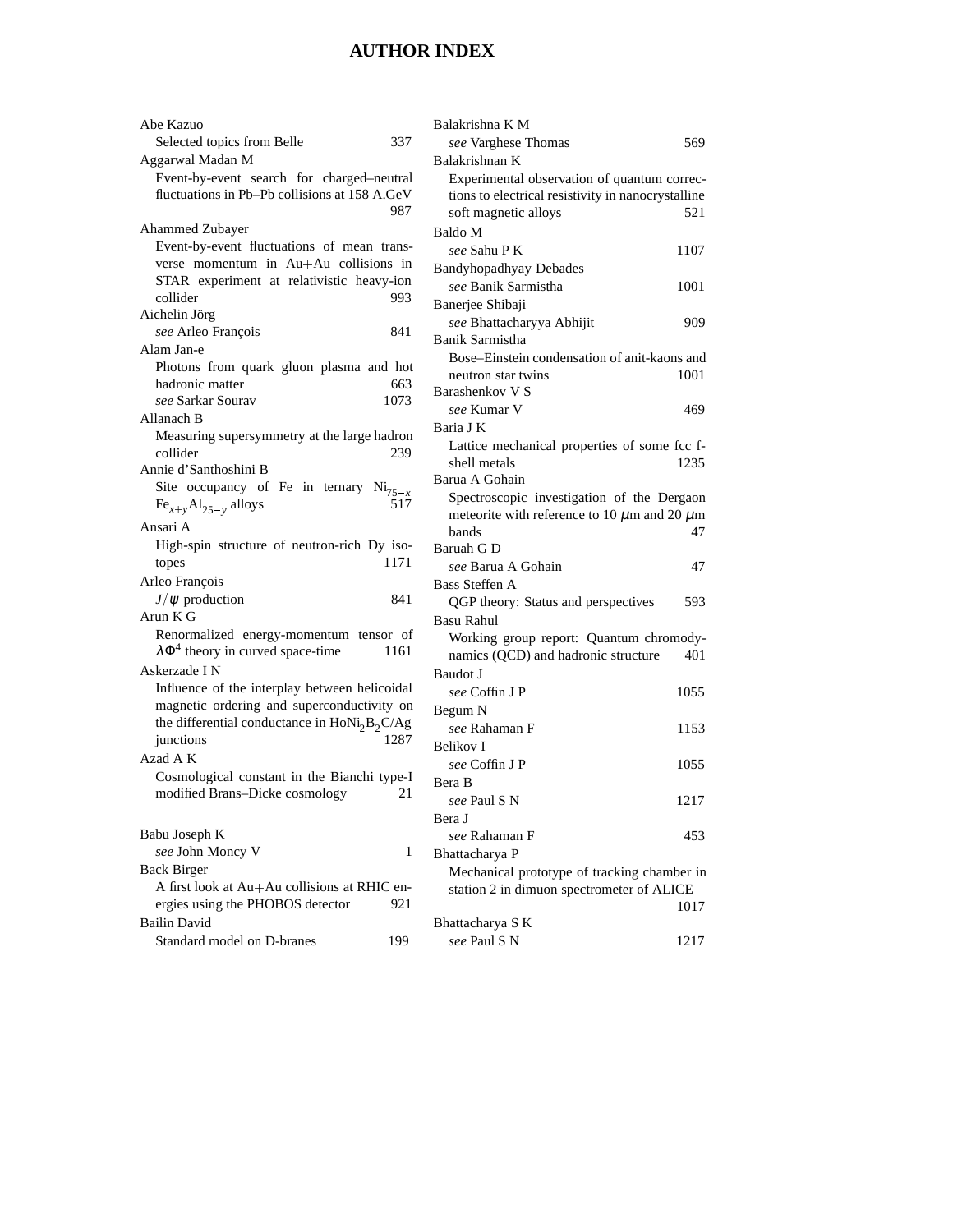## 1302 *Author Index*

| Bhattacharyya Abhijit                                                                       | Cleymans J                                             |
|---------------------------------------------------------------------------------------------|--------------------------------------------------------|
| Quantum chromodynamics phase transition in                                                  | Status of chemical equilibrium in relativistic         |
| the early Universe and quark nuggets<br>909                                                 | heavy-ion collisions<br>787                            |
| Bhattacharyya S                                                                             | see Oeschler H<br>1039                                 |
| see Barua A Gohain<br>47                                                                    | Coffin J P                                             |
| <b>Bhullar A S</b>                                                                          | Multi-strange-quark states at ultra-relativistic       |
| see Choubisa R<br>1187                                                                      | heavy-ion collisions<br>1055                           |
| Bordalo Paula                                                                               | Crochet P                                              |
| 817<br>Study of deconfinement in NA50                                                       | The ALICE forward muon spectrometer 1051               |
| Borghini N                                                                                  |                                                        |
| Multiparticle azimuthal correlations<br>753                                                 |                                                        |
| Boruah B R                                                                                  | Dahiya Meenu                                           |
| see Barua A Gohain<br>47                                                                    | see Goyal Ashok<br>887                                 |
| Bose S                                                                                      | Damjanović Sanja                                       |
| see Bhattacharya P<br>1017                                                                  | Low-mass lepton pair production in Pb-Au               |
| Brahmachari Biswajoy                                                                        | collisions at 40 A.GeV<br>1067<br>Das D                |
| Sterile neutrino in a minimal three-generation                                              | see Bhattacharya P<br>1017                             |
| 377<br>see-saw model                                                                        | Das S                                                  |
|                                                                                             | see Rahaman F<br>453                                   |
| Caines Helen                                                                                | Dass G V                                               |
| STAR results from the first year at RHIC 627                                                | On unitarity relations and their application to        |
| Chakrabarty Somenath                                                                        | meson-antimeson mixing<br>557                          |
| 901<br>see Ghosh Sutapa                                                                     | Datta Amitava                                          |
| Chakraborty S                                                                               |                                                        |
| see Rahaman F<br>453,1153                                                                   | Working group report: Collider and B physics<br>383    |
|                                                                                             |                                                        |
| Chandra B P                                                                                 |                                                        |
| Characteristics of the fast electron emission                                               | Datta Anindya                                          |
| produced during the cleavage of crystals 109                                                | Supersymmetry search via gauge boson fusion            |
|                                                                                             | 363<br>Datta P                                         |
| Chandra Deepak<br>887                                                                       | 1017                                                   |
| see Goyal Ashok                                                                             | see Bhattacharya P                                     |
| Chattopadhyay S<br>1017                                                                     | Deshpande N G                                          |
| see Bhattacharya P                                                                          | A review of non-commutative gauge theories<br>189      |
| Chattopadhyaya S<br>see Paul S N<br>1217                                                    | CP violating rate asymmetries in B decays 353          |
|                                                                                             | Dinh P M                                               |
| Chattopadhyay Subhasis<br>933                                                               | 753                                                    |
| High $p_T$ physics at STAR                                                                  | see Borghini N                                         |
| Choubey Sandhya<br>377                                                                      | Djouadi Abdelhak                                       |
| see Brahmachari Biswajoy<br>Choubisa R                                                      | The search for Higgs particles at high-energy<br>215   |
|                                                                                             | colliders: Past, present and future<br>Drees A         |
| Coplanar $(e, 3e)$ differential cross-section of<br>He atom<br>1187                         |                                                        |
| Choudhury D K                                                                               | Heavy ion collisions at collider energies - In-<br>639 |
|                                                                                             | sights from PHENIX                                     |
| The exponent $\lambda(x, Q^2)$ of the proton structure<br>563                               | Drescher H J                                           |
| function $F_2(x, Q^2)$ at low x                                                             | see Pierog T<br>1121                                   |
| Choudhury R K<br>see Dutta D<br>1079                                                        | Dutta D                                                |
| Christie William                                                                            | Photon production from quark gluon plasma<br>1079      |
|                                                                                             | at finite baryon density                               |
| Single inclusive spectra, Hanburg-Brown-                                                    | Entel P                                                |
| Twiss and elliptic flow: A consistent picture<br>at relativistic heavy-ion collider?<br>945 | see Singh Ranber<br>547                                |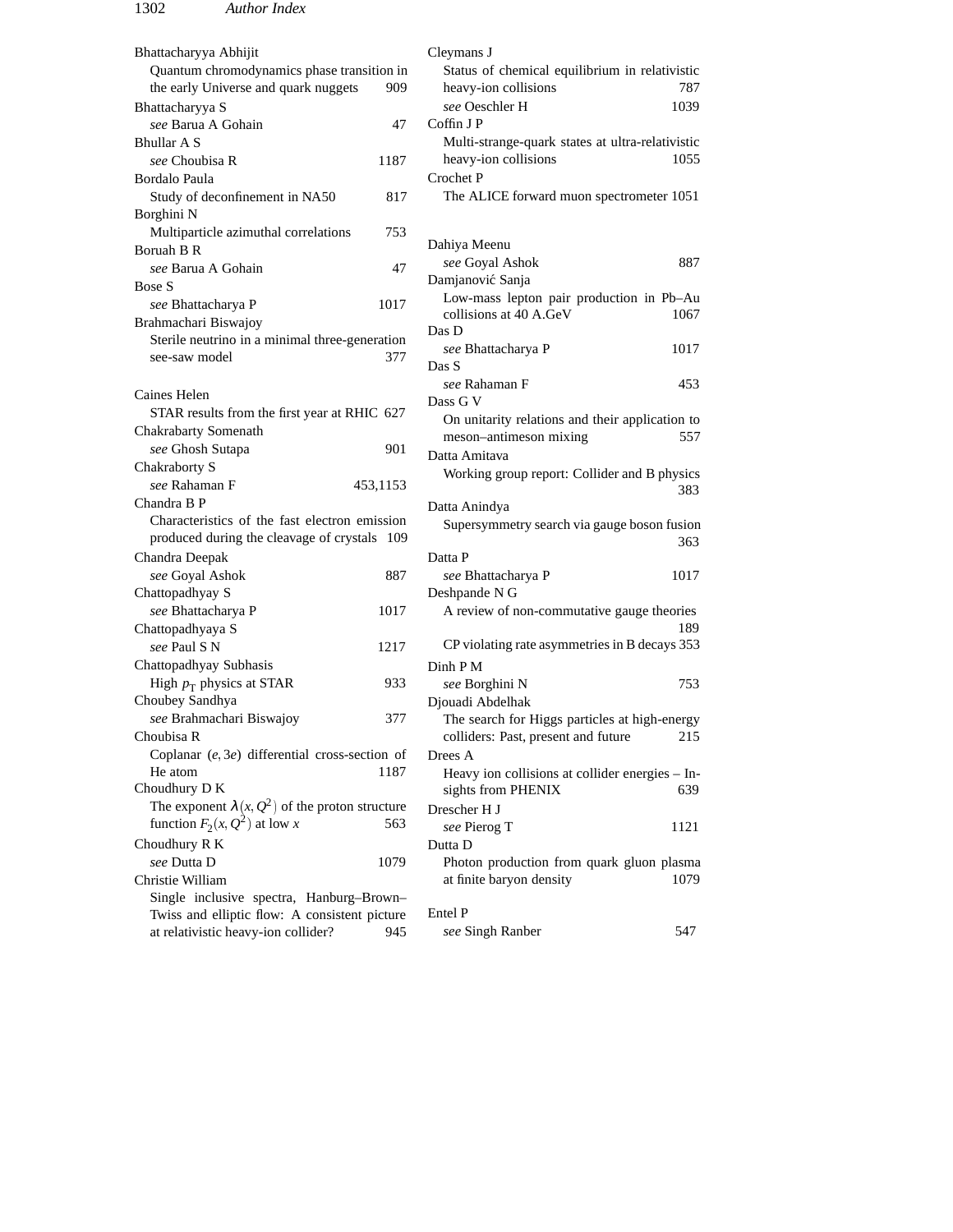| Fueki Yuko                                                                          |           | <b>Idzik Marek</b>                                                                              |      |
|-------------------------------------------------------------------------------------|-----------|-------------------------------------------------------------------------------------------------|------|
| see Nakkagawa Hisao                                                                 | 1029      | Pseudorapidity distributions of charged parti-<br>cles in Pb-Pb collisions at super proton syn- |      |
| Gandhi Raj                                                                          |           | chrotron energies from the NA50 experiment                                                      |      |
| Working group report: Neutrino and astropar-                                        |           |                                                                                                 | 1059 |
| ticle physics                                                                       | 405       | Islam J N                                                                                       |      |
| Ganti M S                                                                           |           | see Azad A K                                                                                    | 21   |
| Development of a honeycomb gas propor-                                              |           |                                                                                                 |      |
| tional counter array for photon multiplicity                                        |           | Jaituni Ashish                                                                                  |      |
| measurements in high multiplicity environ-                                          |           | see Sureshkumar M B                                                                             | 95   |
| ment                                                                                | 1023      | Jakhar U R                                                                                      |      |
| George Jacob                                                                        |           | see Ansari A                                                                                    | 1171 |
| Rhythmic pattern formations in gels and<br>Matalon-Packter law: A fresh perspective |           | Jana D C                                                                                        |      |
|                                                                                     | 1259      | On the effect of a longitudinal magnetic field                                                  |      |
| Ghosh Sanjay K                                                                      |           | on oscillatory characteristics of a subnormal                                                   |      |
| see Bhattacharyya Abhijit                                                           | 909       | region in discharge in argon                                                                    | 1279 |
| Ghosh Sutapa                                                                        |           | Jani A R                                                                                        |      |
| Instability of quark matter core in a compact                                       |           | see Baria J K                                                                                   | 1235 |
| newborn neutron star with moderately strong                                         |           | Jatkar Dileep P                                                                                 |      |
| magnetic field                                                                      | 901       | Brane world scenarios                                                                           | 183  |
| Ghosh T                                                                             |           | John J                                                                                          |      |
| see Bhattacharya P                                                                  | 1017      | see Khatua Sanghamitra                                                                          | 499  |
| Giacobbe F W                                                                        |           | John Moncy V                                                                                    |      |
| Maximum stellar iron core mass                                                      | 415       | Classical stochastic approach to cosmology                                                      |      |
| Goel Uttam                                                                          |           | revisited<br><b>Joy Minu</b>                                                                    | 1    |
| see Kumar V                                                                         | 469       | see Arun K G                                                                                    | 1161 |
| Gossiaux Pol-Bernard                                                                |           |                                                                                                 |      |
| see Arleo François                                                                  | 841       | Kalam M                                                                                         |      |
| Goswami Srubabati                                                                   |           | see Rahaman F                                                                                   | 1153 |
| Progress in neutrino oscillation searches and                                       |           | Kalita Pradip Kumar                                                                             |      |
| their implications                                                                  | 261       | Temperature dependence of dc photoconduc-                                                       |      |
| <b>Gousset Thierry</b>                                                              |           | tivity in CdTe thin films                                                                       | 1247 |
| see Arleo François                                                                  | 841       | Kapusta J I                                                                                     |      |
| Goyal Ashok                                                                         |           | Possible evidence of disoriented chiral con-                                                    |      |
| Symmetry structure and phase transitions 887                                        |           | densates from the anomaly in $\Omega$ and $\overline{\Omega}$ abun-                             |      |
| Hatsuda T                                                                           |           | dances at the super proton synchrotron 1099                                                     |      |
| see Sarkar Sourav                                                                   | 1073      | <b>Kar Kamales</b>                                                                              |      |
| Hippolyte B                                                                         |           | see Gandhi Raj                                                                                  | 405  |
| see Coffin J P                                                                      | 1055      | Kaul S N                                                                                        |      |
| Hirano Tetsufumi                                                                    |           | Is gadolinium a helical antiferromagnet or a                                                    |      |
| Analysis of one- and two-particle spectra at                                        |           | collinear ferromagnet?                                                                          | 505  |
| RHIC based on a hydrodynamical model 1103                                           |           | see Semwal Anita                                                                                | 513  |
| Hossain M                                                                           |           | see Annie d'Santhoshini B                                                                       | 517  |
| see Rahaman F                                                                       | 453, 1153 | see Balakrishnan K                                                                              | 521  |
| Huang Huan Zhong                                                                    |           | Kaushal R S                                                                                     |      |
| Intriguing aspects in baryon production at rel-                                     |           | Stability of extended scalar diquark stars vis-                                                 |      |
| ativistic heavy-ion collider                                                        | 877       | à-vis soliton stars                                                                             | 461  |
| Huitu Katri                                                                         |           | Kaushik M                                                                                       |      |
| Phenomenology of radions                                                            | 209       | see Ansari A                                                                                    | 1171 |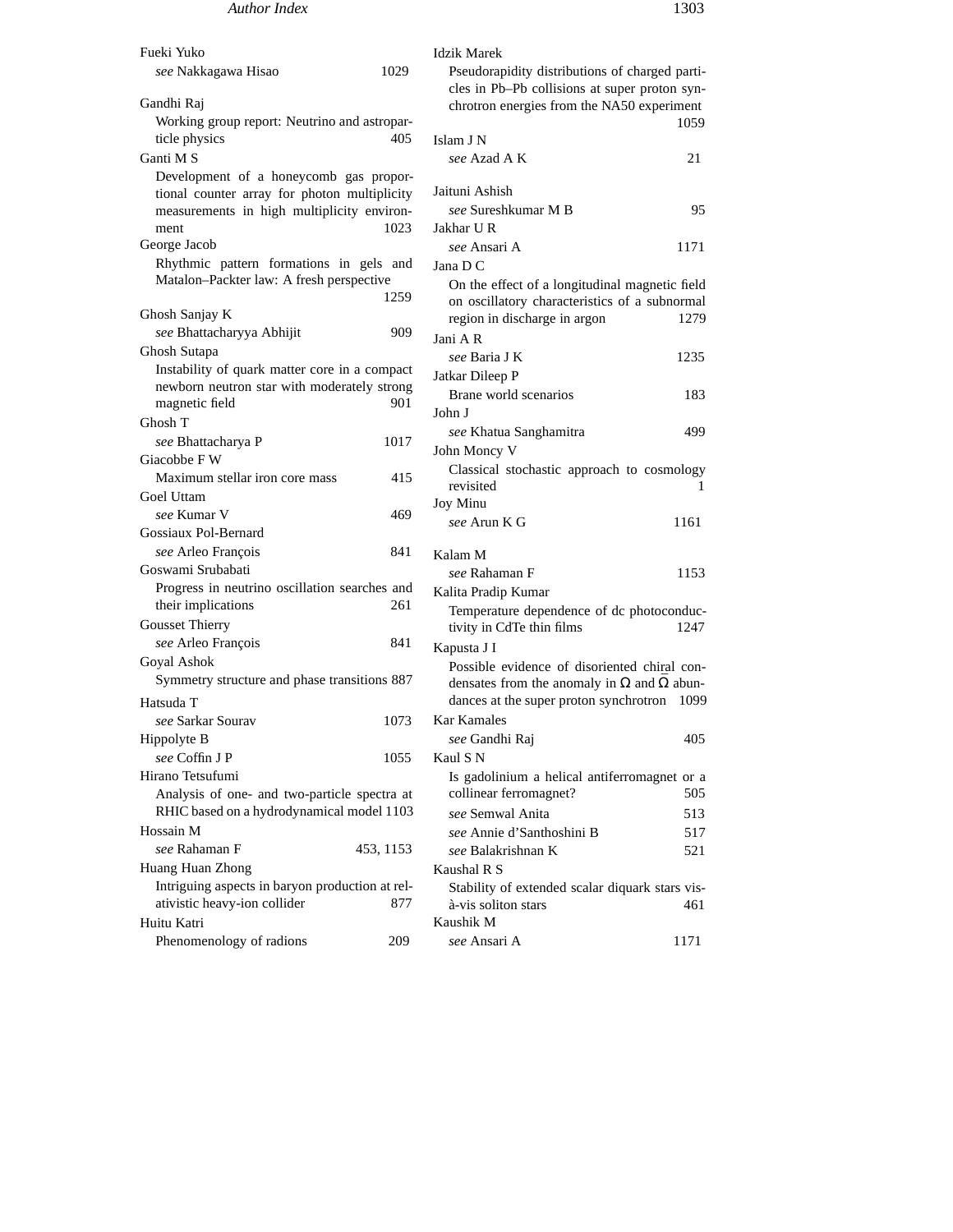| Khare Jai                                                           | Meyer R                                                                       |
|---------------------------------------------------------------------|-------------------------------------------------------------------------------|
| Operational characteristics and power scaling                       | see Singh Ranber<br>547                                                       |
| of a transverse flow transversely excited CW                        | Mishra P K                                                                    |
| 99<br>$CO2$ laser                                                   | 499<br>see Khatua Sanghamitra                                                 |
| Khatua Sanghamitra                                                  | Mohanty A K                                                                   |
| Correlation of thickness and magnetization in                       | see Dutta D<br>1079                                                           |
| LCMO film<br>499                                                    | see Shukla P<br>1117                                                          |
| Kota V K B                                                          | Mohanty Bedangadas                                                            |
| $O(12)$ limit and complete classification of                        | Photon multiplicity measurements: From SPS                                    |
| symmetry schemes in proton-neutron inter-                           | to RHIC and LHC<br>613                                                        |
| acting boson model<br>59                                            | Mohapatra Rabindra N                                                          |
| Kuhn C                                                              | see Brahmachari Biswajoy<br>377                                               |
| see Coffin J P<br>1055                                              | Mondal S                                                                      |
| Kumar K                                                             | Energy and angular distributions of electrons                                 |
| see Dutta D<br>1079                                                 | ejected from CH <sub>4</sub> and C <sub>3</sub> H <sub>8</sub> under 16.0 keV |
| Kumar S Santhosh                                                    | electron impact<br>1203                                                       |
| 75<br>see Rajasekaran T R                                           | Moretti Stefano                                                               |
| Kumar V                                                             | Improving the discovery potential of charged                                  |
| Neutron spallation source and the Dubna Cas-                        | Higgs bosons at the Tevatron and large hadron                                 |
| cade Code<br>469                                                    | collider<br>369                                                               |
| Kumawat H                                                           | Morita Kenji                                                                  |
| see Kumar V<br>469                                                  | see Hirano Tetsufumi<br>1103                                                  |
| Kundu Anirban                                                       | Mukhopadhyay B                                                                |
| B decays and supersymmetry<br>345                                   | Working group report: Beyond the standard                                     |
| Kuriakose V C                                                       | model<br>395                                                                  |
| see Arun K G<br>1161                                                | Mukhopadhyay S                                                                |
| Laermann E                                                          | see Bhattacharya P<br>1017                                                    |
| A survey of lattice results on finite tempera-                      | Muroya Shin<br>see Hirano Tetsufumi<br>1103                                   |
| ture quantum chromodynamics<br>687                                  | Mustafa Munshi G                                                              |
| Layek Biswanath                                                     | Can van Hove singularities be observed in rel-                                |
| Baryon inhomogeneities due to cosmic string                         | ativistic heavy-ion collisions?<br>711                                        |
| wakes at the quark-hadron transition<br>997                         | Mustafa Munshi Golam                                                          |
| Lokhtin I P                                                         | 1083                                                                          |
| Azimuthal anisotropy of jet quenching at LHC                        | see Pal Dipali                                                                |
| 1045                                                                | Nag J                                                                         |
|                                                                     | 1179<br>see Mahapatra S                                                       |
|                                                                     | Naidu M K                                                                     |
| Mahapatra S<br>Ground state structure of some double- $\lambda$ hy- | see Balakrishnan K<br>521                                                     |
| pernuclei by a three-body model using a sim-                        | Nakkagawa Hisao                                                               |
| ple coordinate space approach<br>1179                               | Chiral phase transitions in quantum chromo-                                   |
| Maiti Moumita                                                       | dynamics at finite temperature: Hard-thermal-                                 |
| An empirical fit to estimated neutron emission                      | loop resummed Dyson-Schwinger equation in                                     |
| cross sections from proton induced reactions                        | the real time formalism<br>1029                                               |
| 143                                                                 | Nandy Maitreyee                                                               |
| Majumdar N                                                          | see Maiti Moumita<br>143                                                      |
| see Bhattacharya P<br>1017                                          | Nath A K                                                                      |
| Masera Massimo                                                      | see Khare Jai<br>99                                                           |
| Physics perspectives of the ALICE experi-                           | Navarra F S                                                                   |
| ment at the large hadron collider<br>851                            | Quark condensate effects on charmonium-                                       |
| McLerran Larry                                                      | pion scattering<br>1113                                                       |
| What have we learned from relativistic heavy-                       | Nielsen M                                                                     |
| ion collider?<br>765                                                | see Navarra F S<br>1113                                                       |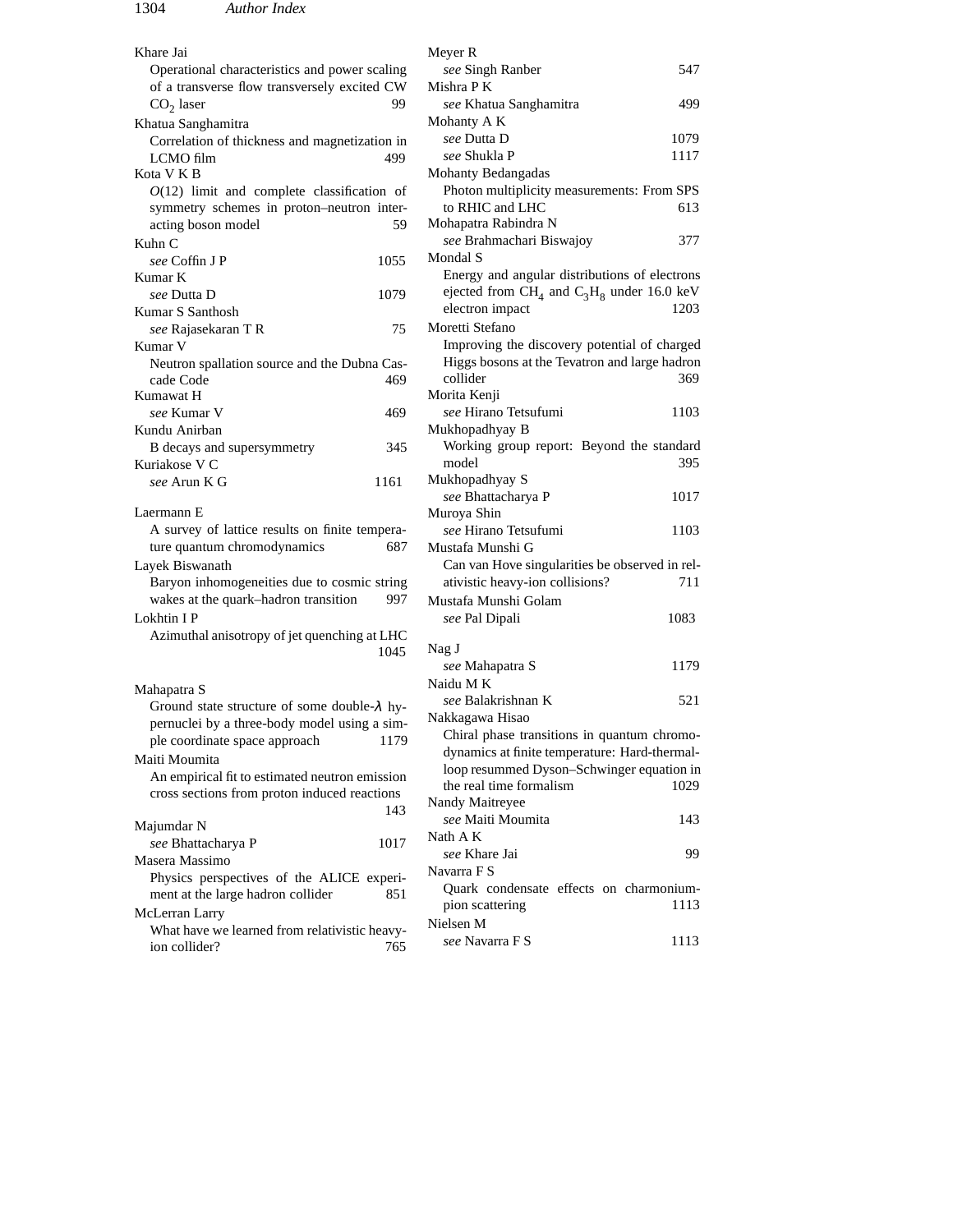## *Author Index* 1305

Nonaka Chiho *see* Hirano Tetsufumi 1103 Oeschler H Strange particle production from SIS to LHC 1039 Ohnishi A *see* Sahu P K 1107 Oli Sanjay *see* Pant D N 433 Ollitrault J-Y *see* Borghini N 753 Ostapchenko S *see* Pierog T 1121 Otuka N *see* Sahu P K 1107 Oza A T Non-equilibrium and band tailing in organic conductors 535 Pal Dipali The extent of strangeness equilibration in quark gluon plasma 1083 Pal S *see* Bhattacharya P 1017 Pandey B P Thermal condensation mode in a dusty plasma 491 Pant D N Bianchi type I string cosmologies 433 Parhi S *see* Pandey B P 491 Patel N L *see* Chandra B P 109 Patel R G *see* Oza A T 535 Patel R P *see* Chandra B P 109 Pati Jogesh C Probing grand unification with fermion masses, neutrino oscillations and proton decay 291 Patil Kishor D Gravitational collapse in higher-dimensional charged-Vaidya space-time 423 Patle V K *see* Chandra B P 109 Patra Binoy Krishna Quarkonium suppression: Gluonic dissociation vs. colour screening 1089 Paul C P *see* Khare Jai 99 Paul Issac *see* George Jacob 1259 Paul L *see* Bhattacharya P 1017 Paul S N On the study of ion-acoustic solitary waves and double-layers in a drift multicomponent plasma with electron-inertia 1217 Peitzmann T Direct photon production in heavy-ion reactions at SPS and RHIC 651 Petreczky P Quarkonium suppression 829 Petrushanko S V *see* Lokhtin I P 1045 Pierog T Simulating ultra-relativistic nuclear collisions: Screening corrections 1121 Pradhan S S *see* Jana D C 1279 Prakash S *see* Sharma Hitesh 123, 159 *see* Singh Ranber 547 Raha Sibaji *see* Bhattacharyya Abhijit 909 Rahaman F Higher-dimensional string theory in Lyra geometry 453 Bianchi-IX string cosmological model in Lyra geometry 1153 Rahangdale S S *see* Chandra B P 109 Rajasekaran T R The phenomenon of nucleon emission at high angular momentum states of fused compound systems 75 Rami Fouad Charged particle density distributions in Au+Au collisions at relativistic heavy-ion collider energies 1095 Raniwala Sudhir Flow with photon multiplicity detector: Past and future 739 Rao S Ananda *see* Tripathy S K 151 Rapp Ralf Dileptons in high-energy heavy-ion collisions 675 Ravindran V *see* Basu Rahul 401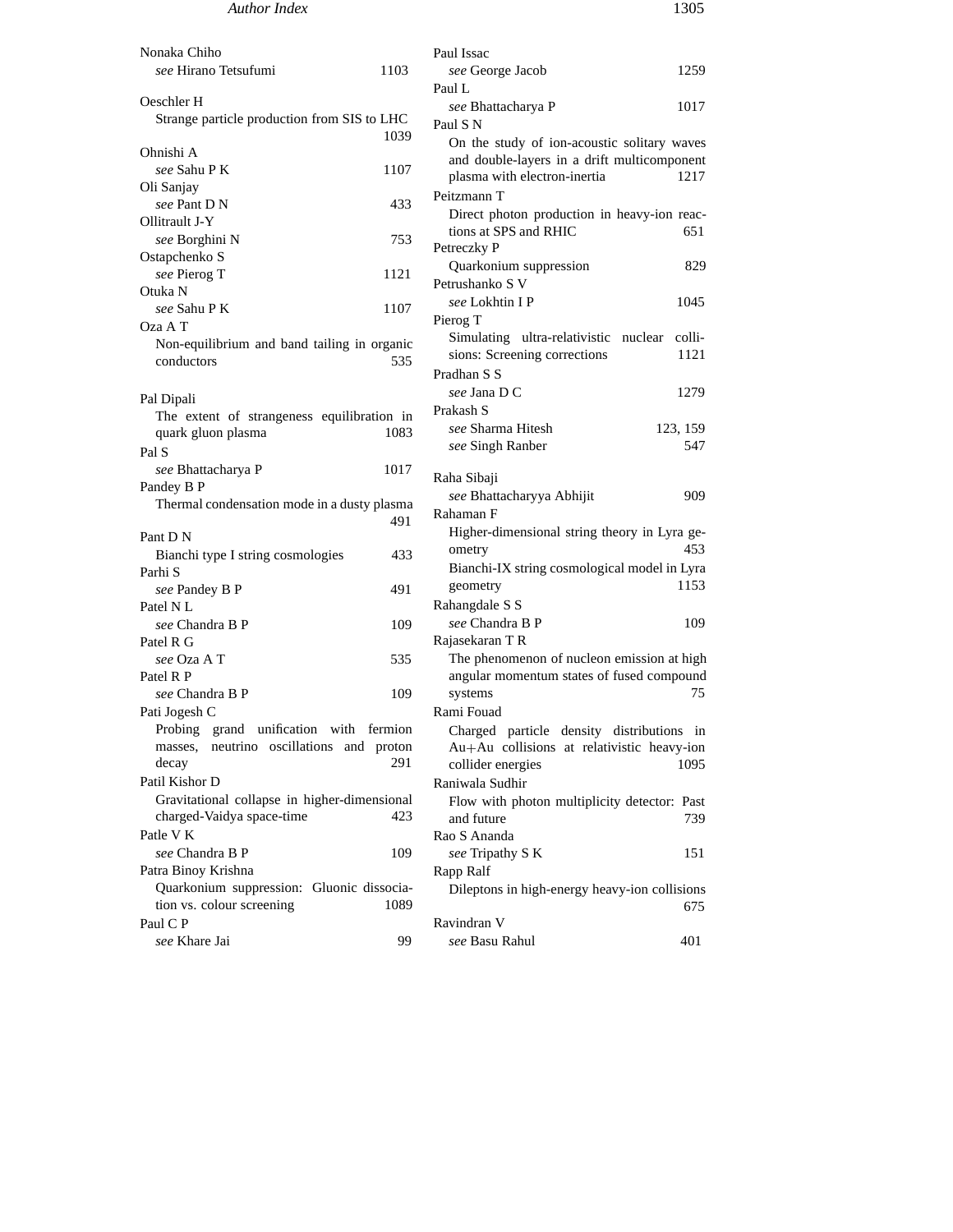| Ray Rajarshi                                                            | <b>Schäfer Thomas</b>                                             |
|-------------------------------------------------------------------------|-------------------------------------------------------------------|
| Observing B-violation in relativistic heavy-                            | Superdense matter<br>697                                          |
| ion collisions<br>1005                                                  | Selvaraj S                                                        |
| Raychaudhuri S                                                          | see Rajasekaran TR<br>75                                          |
| see Mukhopadhyaya B<br>395                                              | Semwal Anita                                                      |
| Redlich K                                                               | Effect of site disorder on the magnetic proper-                   |
| see Oeschler H<br>1039                                                  | ties of weak itinerant ferromagnet $\text{Ni}_{75}\text{Al}_{25}$ |
| Reghu T                                                                 | 513                                                               |
| see Khare Jai<br>99                                                     | Semwal Birendra Singh                                             |
| Revol Jean-Pierre                                                       | see Upadhyay Trilok Chandra<br>525                                |
| Low- $p_T$ proton-proton physics at low lumi-                           | Sen Abhijit                                                       |
| 795<br>nosity at LHC                                                    | see Pal Dipali<br>1083                                            |
| Roy P                                                                   | Sen P                                                             |
| see Bhattacharya P<br>1017                                              | see Bhattacharya P<br>1017                                        |
| Roy Probir                                                              | Sen S                                                             |
| Mechanisms of supersymmetry breaking in                                 | see Bhattacharya P<br>1017                                        |
| the minimal supersymmetric standard model                               | Sen Gupta N D                                                     |
| 169                                                                     | Invariance properties of the Dirac equation                       |
| Roy S N<br>143                                                          | with external electro-magnetic field<br>11                        |
| see Maiti Moumita<br>see Sarkar Pranab<br>483                           | Seyboth Peter<br>Search for deconfinement in NA49 at the          |
|                                                                         | <b>CERN SPS</b><br>725                                            |
| Sahariah P K                                                            | Shah N R                                                          |
| see Choudhury D K<br>563                                                | see Sureshkumar M B<br>95                                         |
| Sahni V C                                                               | Shanker R                                                         |
| see Khatua Sanghamitra<br>499                                           | see Mondal S<br>1203                                              |
| Sahu P K                                                                | Sharan M                                                          |
| Systematics of elliptic flow in heavy-ion col-                          | see Bhattacharya P<br>1017                                        |
| lisions<br>1107                                                         | Sharma A                                                          |
| Sanyal A                                                                | Gaseous tracking at linear hadron collider:                       |
| see Bhattacharya P<br>1017                                              | Pushing the limits<br>865                                         |
| Sanyal S                                                                | Sharma Hitesh                                                     |
| Cosmic ray air showers in the knee energy re-                           | Strain field due to transition metal impurities                   |
| 443<br>gion                                                             | in Ni and Pd<br>123                                               |
| Sanyal Soma                                                             | Strain field due to self-interstitial impurity in                 |
| see Layek Biswanath<br>997                                              | Ni<br>159                                                         |
| Sarkar Anupam                                                           | Shukla P                                                          |
| see Sarkar Pranab<br>483                                                | Spinodal decomposition: An alternate mecha-                       |
| Sarkar PK                                                               | nism of phase conversion<br>1117                                  |
| 143<br><i>see</i> Maiti Moumita                                         | Siddappa K                                                        |
| Sarkar Pranab                                                           | see Varghese Thomas<br>569                                        |
| Momentum densities and Compton profiles of<br>alkali-metal atoms<br>483 | Sigl Günter<br>Probing physics at extreme energies with cos-      |
| Sarkar S                                                                | mic ultra-high energy radiation<br>279                            |
| 1017<br>see Bhattacharya P                                              | Silvermyr D                                                       |
| Sarkar Sourav                                                           | Charged-particle multiplicity at mid-rapidity                     |
| Low mass dileptons from Pb+Au collisions at                             | in Au-Au collisions at relativistic heavy-ion                     |
| 158 A.GeV<br>1073                                                       | collider<br>983.                                                  |
| Sarycheva L I                                                           | Singh Ashok K                                                     |
| 1045<br>see Lokhtin I P                                                 | see Singh Rajesh<br>1273                                          |
| Sastry S V S                                                            | Singh Narendra                                                    |
| see Dutta D<br>1079                                                     | Hermitian quark matrices<br>53                                    |
|                                                                         |                                                                   |